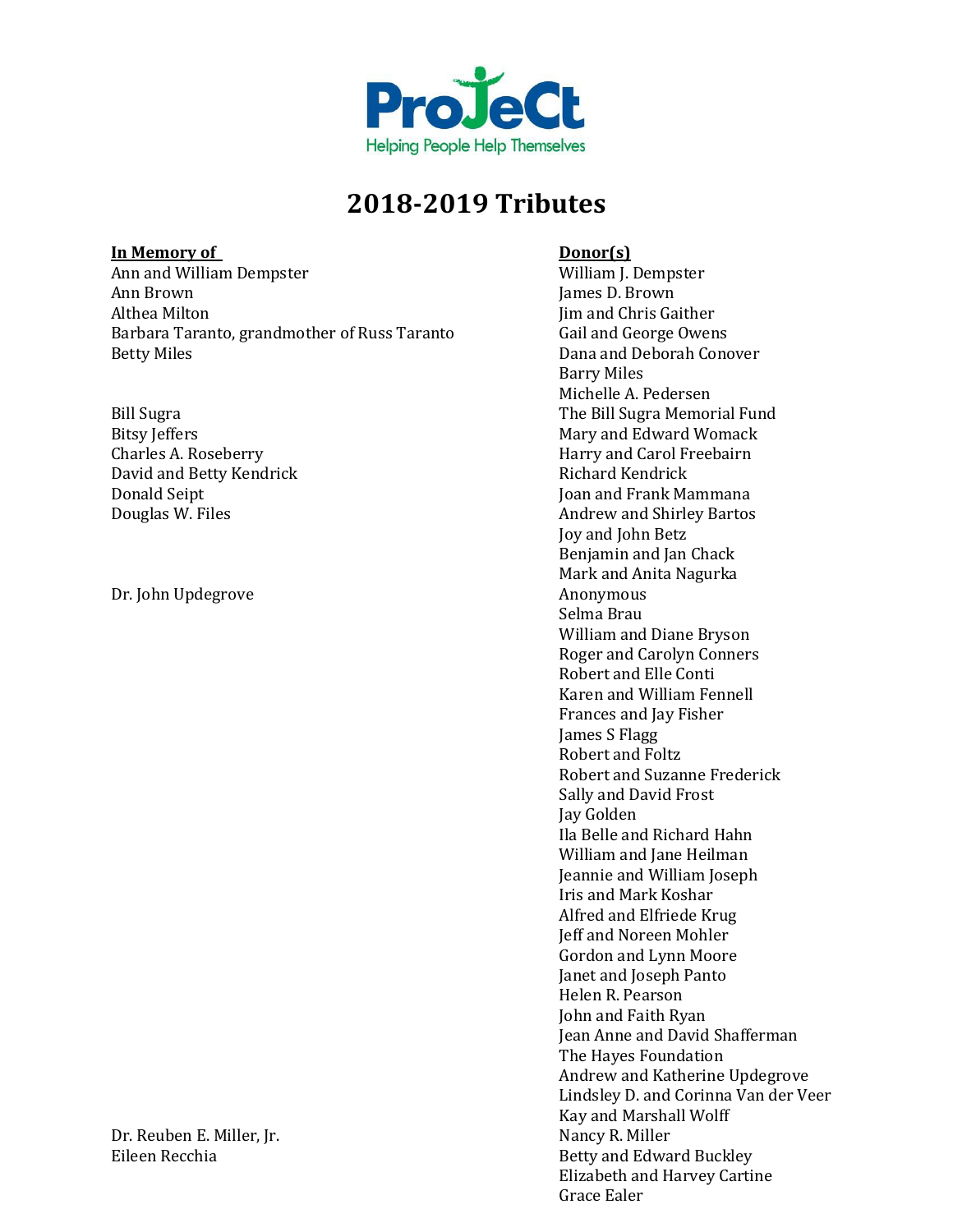

### **In Memory of Donor(s)**

Emily C. Shiels Paul and Anne Adolf Paul and Anne Adolf Paul and Anne Adolf Paul and Anne Adolf Paul and Anne Adolf Paul and Anne Adolf Paul and Anne Adolf Paul and Anne Adolf Paul and Anne Adolf Paul and Anne Adolf Paul a Eric Rhodin Sally Heck Rhodin Harold F. Ealer  $\qquad \qquad$  Jean Ealer Helen and Michael Nassoor, Gene and Alta Kennedy George and Kathy Nassoor Jean Riker (1988)<br>Jeanne Stickles (1988)<br>Jeanne Stickles (1988) Joanne Stickles<br>John and Ruby Updegrove John and Ruby Updegrove Stephen and Kathleen Updegrove John Youpa John and Vera Cosgrove Jules Pigliacampi Elisabeth Pigliacampi Katie McGraw Susan and John McGraw Susan and John McGraw Susan and John McGraw Susan and John McGraw Susan and John McGraw Susan and John McGraw Susan and John McGraw Susan and John McGraw Susan and John McGraw Susan and J Larry L. Worrils<br>Linda Tretiak's son. Danny North Communications of the Angela Ellis<br>Alan and Marsha Abraham Linda Tretiak's son, Danny<br>Margaret Bruns Margaret Bruns Karen and Rod Oren Marvin Rosenthal<br>Mrs. Janet Jinks Shoup Paul Stephenson

R. Kline Ashton, Jr. Arlene Ashton Reverend Robert Sandercock<br>Rob Clark Robert McGinley Marla and John Kinney Sharon Litvin Lapp Controller in the Linda Arra and Joseph Lane Sister Elizabeth Lapp Controller in the Um Parsons Chapter Order

Stephen and Elizabeth Chromiak Lorraine Chron<br>Steven Gould Patricia Gould Steven Gould Patricia Gould Thomas C. Reichard<br>
Thomas Goehring's Birthday<br>
Helen Goehring Mildred Reichard Thomas Goehring's Birthday

Patricia L. Gibbs John and Joan Hobart Dorothy and Roland Joseph Verna M. Miller Anthony and Stephanie Plantone-Hubbard Donna C. Ruth Susan S. Sabatine Strunk Funeral Home Joyce and Lloyd Welken Elaine Greek JoAnn and Bill Nenow<br>Elaine Morrow Claim and Daniel Kave Elaine Morrow Anne and Daniel Kaye Anna and Samuel Bodder Susan and Arthur Charlton Patricia and Earl Fauerbach Harry and Carol Freebair JoAnn and Bill Nenow William and Barb Walters Dolores Arcuri<br>Angela Ellis Richard and Kim Adams<br>Janet Rosenthal Barry and Elizabeth Miles<br>Andrea Odom Marsha and Ronald Plantone<br>Arlene Ashton Rob Clark Elizabeth and Harvey Cartine Wm Parsons Chapter Order of Eastern Star #185<br>Lorraine Chromiak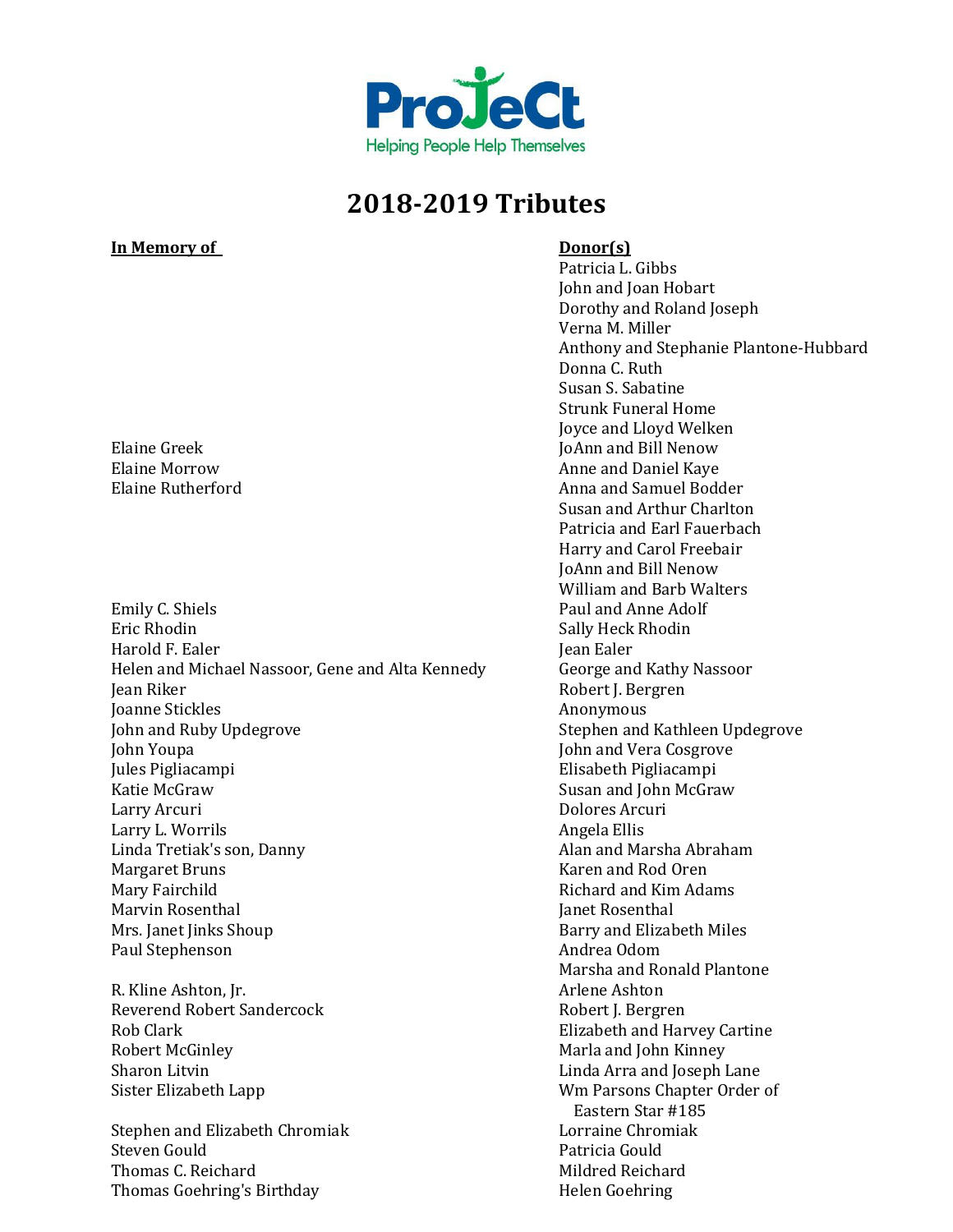

## **In Memory of Donor(s)**

Watson Hart's birthday<br>William Stone

### **In Honor of Donor(s)**

David, Megan, and Andrew Nye - Merry Christmas 2018<br>David Nye - Happy Birthday Delta Community Supports Inc.<br>Don and Mibs Follett Happy Birthday, Laini

Kris and Gitte Kollevoll<br>Margaret O. Magee and Danny Cohen<br>Pat and Bruce McCutcheon Margaret O. Magee and Danny Cohen<br>Megan Nye's Birthday Megan Nye's Birthday Dawn and Frank Spaccarotella Our granddaughter, Dana Krimker Jessica and Herman Ytkin New England Patriots Winning Super Bowl LIII Eric Luftig<br>
ProJeCt staff, for commitment and professionalism David T. Lyon MD, MPH ProJeCt staff, for commitment and professionalism David T. Lyon MD, MPH<br>Richard Master's 75th Birthday Ellen and Thomas Nagy Richard Master's 75th Birthday Ellen and Thomas Nagy Sharon Maglio<br>Skip Fairchild Skip Fairchild<br>Sue Campbell Richard and Kim Adams<br>Shannon Campbell Sue Campbell<br>
The Wild Bunch<br>
The Wild Bunch

Tom Komline Elizabeth and Harvey Cartine<br>Tony Stillo Elizabeth and Harvey Cartine Elizabeth and Harvey Cartine<br>Roger and Karen Murray Carolyn E. Evans

Andrew Nye's 4th Birthday **Frank and Dawn Spaccarotella**<br>
Daniel E. Cohen (2) Anonymous (2) Anonymous Jennifer and Susanne Kehler Russell and Margaret Moser<br>Dawn and Frank Spaccarotella Dawn and Frank Spaccarotella<br>Nanette Wolf Steve and Jeanne Follett<br>Laini Abraham Helaine Abramson Sara Altshul Kate Betts-Kellengren Julie Corredots Thomas Elliott Lynn Fraser Jonathan Gerard Heidi Golightly Richard Guhl Terrance Hand Katy Hunter Jeremy Hylton and Tara Gilligan Christopher Johnson Katja Kruppe Anne Lehr Mitzi Reinbold Monica Seligmann Julie Shelley Jay Testa Robert and Mary Anne Coe<br>Jessica and Herman Ytkin Constance A. Rampulla